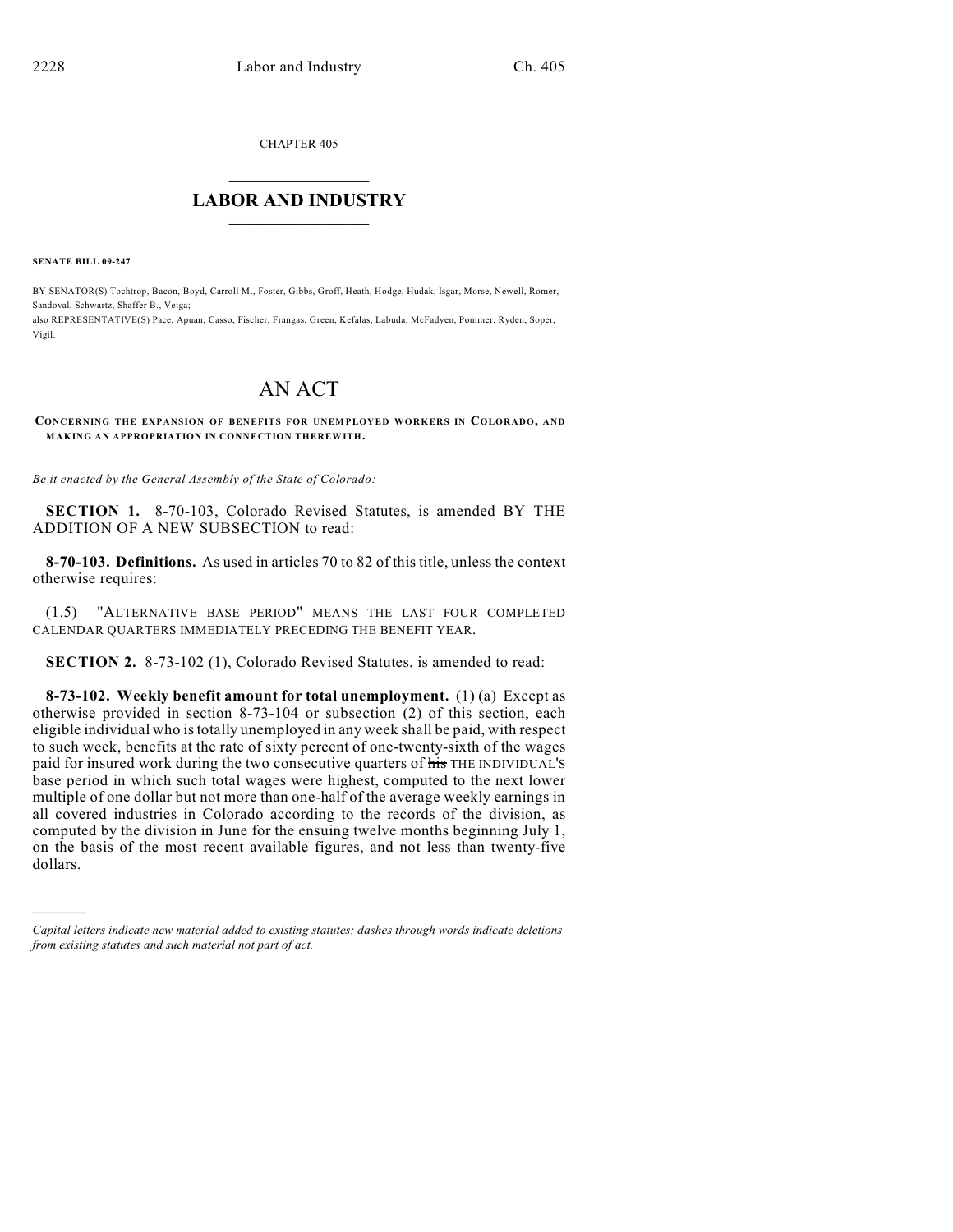(b) (I) IF AN INDIVIDUAL DOES NOT HAVE SUFFICIENT QUALIFYING WEEKS OR WAGES IN THE BASE PERIOD TO QUALIFY FOR UNEMPLOYMENT INSURANCE BENEFITS, THE INDIVIDUAL SHALL HAVE THE OPTION OF DESIGNATING THAT THE BASE PERIOD SHALL BE THE ALTERNATIVE BASE PERIOD.

(II) IF INFORMATION REGARDING WEEKS AND WAGES FOR THE CALENDAR QUARTER IMMEDIATELY PRECEDING THE FIRST DAY OF THE BENEFIT YEAR IS NOT AVAILABLE FROM THE REGULAR QUARTERLY REPORTS OF WAGE INFORMATION, AND THE DIVISION IS NOT ABLE TO OBTAIN THE INFORMATION USING OTHER MEANS PURSUANT TO STATE OR FEDERAL LAW, THE DIVISION MAY BASE THE DETERMINATION OF ELIGIBILITY FOR UNEMPLOYMENT INSURANCE BENEFITS ON THE AFFIDAVIT OF THE UNEMPLOYED INDIVIDUAL WITH RESPECT TO WEEKS AND WAGES FOR THAT CALENDAR QUARTER. THE INDIVIDUAL SHALL FURNISH PAYROLL DOCUMENTATION, IF AVAILABLE, IN SUPPORT OF THE AFFIDAVIT. THE DIVISION SHALL VERIFY THE EMPLOYEE'S WAGE INFORMATION. A DETERMINATION OF UNEMPLOYMENT INSURANCE BENEFITS BASED ON AN ALTERNATIVE BASE PERIOD SHALL BE ADJUSTED WHEN THE QUARTERLY REPORT OF WAGE INFORMATION FROM THE EMPLOYER IS RECEIVED, IF THAT INFORMATION CAUSES A CHANGE IN THE DETERMINATION.

**SECTION 3.** 8-73-108 (4) (r) (I), Colorado Revised Statutes, is amended, and the said 8-73-108 (4) (r) is further amended BY THE ADDITION OF THE FOLLOWING NEW SUBPARAGRAPHS, to read:

**8-73-108. Benefit awards - repeal.** (4) **Full award.** An individual separated from a job shall be given a full award of benefits if any of the following reasons and pertinent conditions related thereto are determined by the division to have existed. The determination of whether or not the separation from employment shall result in a full award of benefits shall be the responsibility of the division. The following reasons shall be considered, along with any other factors that may be pertinent to such determination:

(r) (I)  $\theta$ uitting SEPARATING FROM a job because of domestic abuse VIOLENCE may be reason for a determination for a full award only if:

(A) THE WORKER REASONABLY BELIEVES THAT HIS OR HER CONTINUED EMPLOYMENT WOULD JEOPARDIZE THE SAFETY OF THE WORKER OR ANY MEMBER OF THE WORKER'S IMMEDIATE FAMILY AND PROVIDES THE DIVISION WITH SUBSTANTIATING DOCUMENTATION AS DESCRIBED IN SUB-SUBPARAGRAPH (B) OR (C) OF THIS SUBPARAGRAPH (I); OR

 $(A)(B)$  The WORKER PROVIDES THE division has been provided a copy of a police report, criminal charges, protection order, medical records, or any other corroborative evidence WITH AN ACTIVE OR RECENTLY ISSUED PROTECTIVE ORDER OR OTHER ORDER documenting the domestic abuse VIOLENCE OR A POLICE RECORD DOCUMENTING RECENT DOMESTIC VIOLENCE; or

 $(\mathbf{B})$  (C) The worker provides written substantiation that the worker is receiving assistance or counseling THE DIVISION WITH A STATEMENT SUBSTANTIATING RECENT DOMESTIC VIOLENCE from a recognized counseling entity QUALIFIED PROFESSIONAL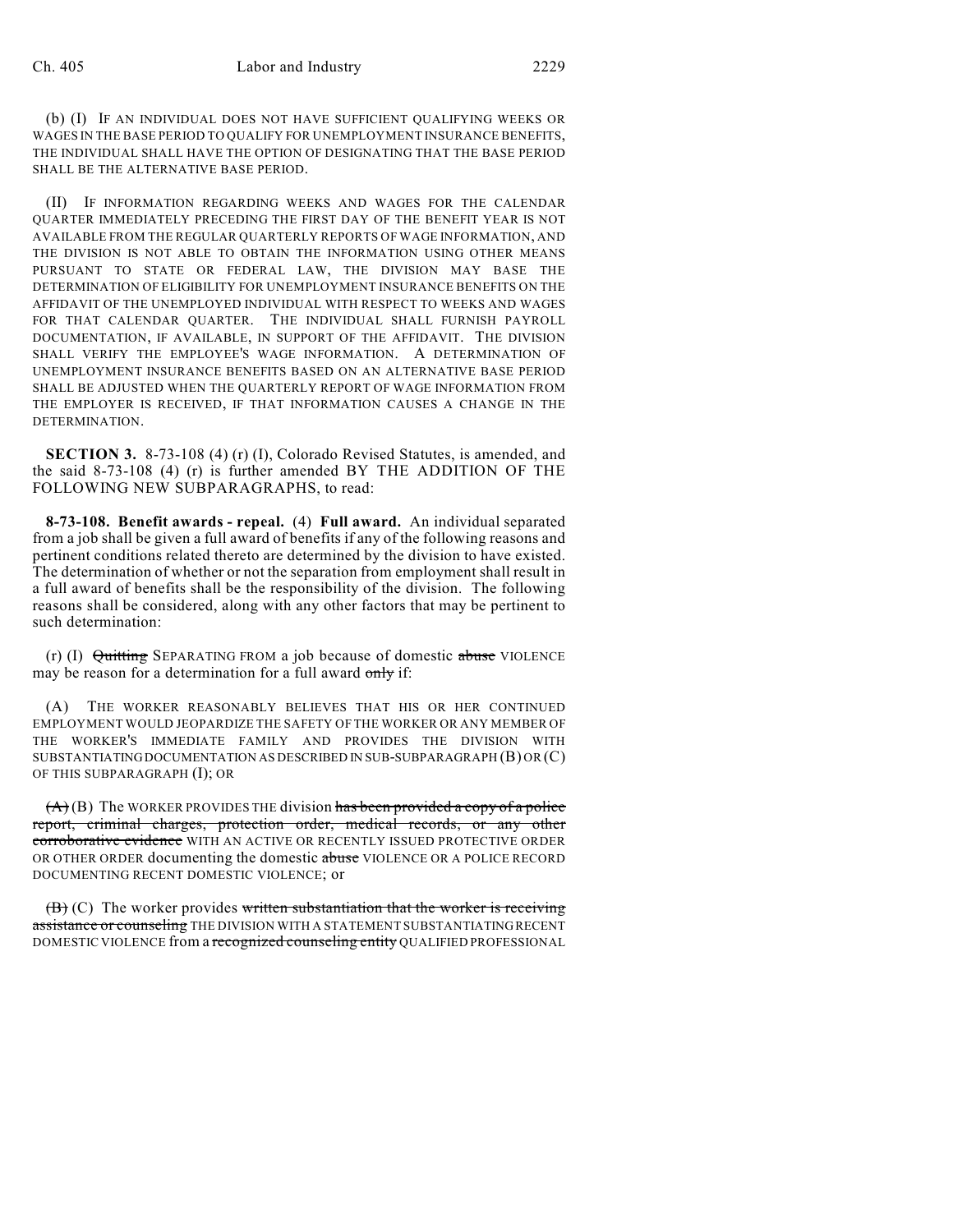FROM WHOM THE WORKER HAS SOUGHT ASSISTANCE for THE domestic abuse VIOLENCE, SUCH AS A COUNSELOR, SHELTER WORKER, MEMBER OF THE CLERGY, ATTORNEY, OR HEALTH WORKER.

## (C) (Deleted by amendment, L. 2005, p. 320,  $\S$  2, effective August  $8, 2005$ .)

(IV) THE DIRECTOR OF THE DIVISION SHALL ADOPT RULES AS NECESSARY TO IMPLEMENT AND ADMINISTER THIS PARAGRAPH (r).

(V) AS USED IN THIS PARAGRAPH (r), "IMMEDIATE FAMILY" MEANS THE WORKER'S SPOUSE, PARENT, OR MINOR CHILD UNDER EIGHTEEN YEARS OF AGE.

**SECTION 4.** 8-73-108 (4), Colorado Revised Statutes, is amended BY THE ADDITION OF THE FOLLOWING NEW PARAGRAPHS to read:

**8-73-108. Benefit awards - repeal.** (4) **Full award.** An individual separated from a job shall be given a full award of benefits if any of the following reasons and pertinent conditions related thereto are determined by the division to have existed. The determination of whether or not the separation from employment shall result in a full award of benefits shall be the responsibility of the division. The following reasons shall be considered, along with any other factors that may be pertinent to such determination:

(u) (I) SEPARATING FROM A JOB DUE TO A CHANGE IN LOCATION OF THE EMPLOYMENT OF THE WORKER'S SPOUSE THAT NECESSITATES A NEW PLACE OF RESIDENCE FOR THE WORKER, EITHER WITHIN OR OUTSIDE COLORADO, FROM WHICH IT IS IMPRACTICAL TO COMMUTE TO THE WORKER'S PLACE OF EMPLOYMENT, AND UPON ARRIVAL AT THE NEW PLACE OF RESIDENCE, THE INDIVIDUAL IS IN ALL RESPECTS AVAILABLE FOR SUITABLE WORK. THE DIRECTOR OF THE DIVISION SHALL ADOPT RULES AS NECESSARY TO IMPLEMENT AND ADMINISTER THIS PARAGRAPH (u).

(II) ANY BENEFITS AWARDED TO THE CLAIMANT UNDER THIS PARAGRAPH (u) NORMALLY CHARGEABLE TO THE EMPLOYER SHALL BE CHARGED TO THE FUND.

(v) (I) SEPARATING FROM A JOB BECAUSE A MEMBER OF THE WORKER'S IMMEDIATE FAMILY IS SUFFERING FROM AN ILLNESS THAT REQUIRES THE WORKER TO CARE FOR THE IMMEDIATE FAMILY MEMBER FOR A PERIOD THAT EXCEEDS THE GREATER OF THE EMPLOYER'S MEDICAL LEAVE OF ABSENCE POLICY OR THE PROVISIONS OF THE FEDERAL "FAMILY AND MEDICAL LEAVE ACT OF 1993" IF THE WORKER MEETS THE FOLLOWING REQUIREMENTS:

(A) THE WORKER INFORMED HIS OR HER EMPLOYER, IF THE EMPLOYER HAS POSTED OR GIVEN ACTUAL ADVANCE NOTICE OF THE REQUIREMENT TO SO INFORM THE EMPLOYER, OF THE CONDITION OF THE WORKER'S IMMEDIATE FAMILY MEMBER; AND

(B) THE WORKER PROVIDES THE DIVISION, WHEN REQUESTED, A COMPETENT STATEMENT VERIFYING THE CONDITION OF THE WORKER'S IMMEDIATE FAMILY MEMBER.

(II) SEPARATING FROM A JOB BECAUSE A MEMBER OF THE WORKER'S IMMEDIATE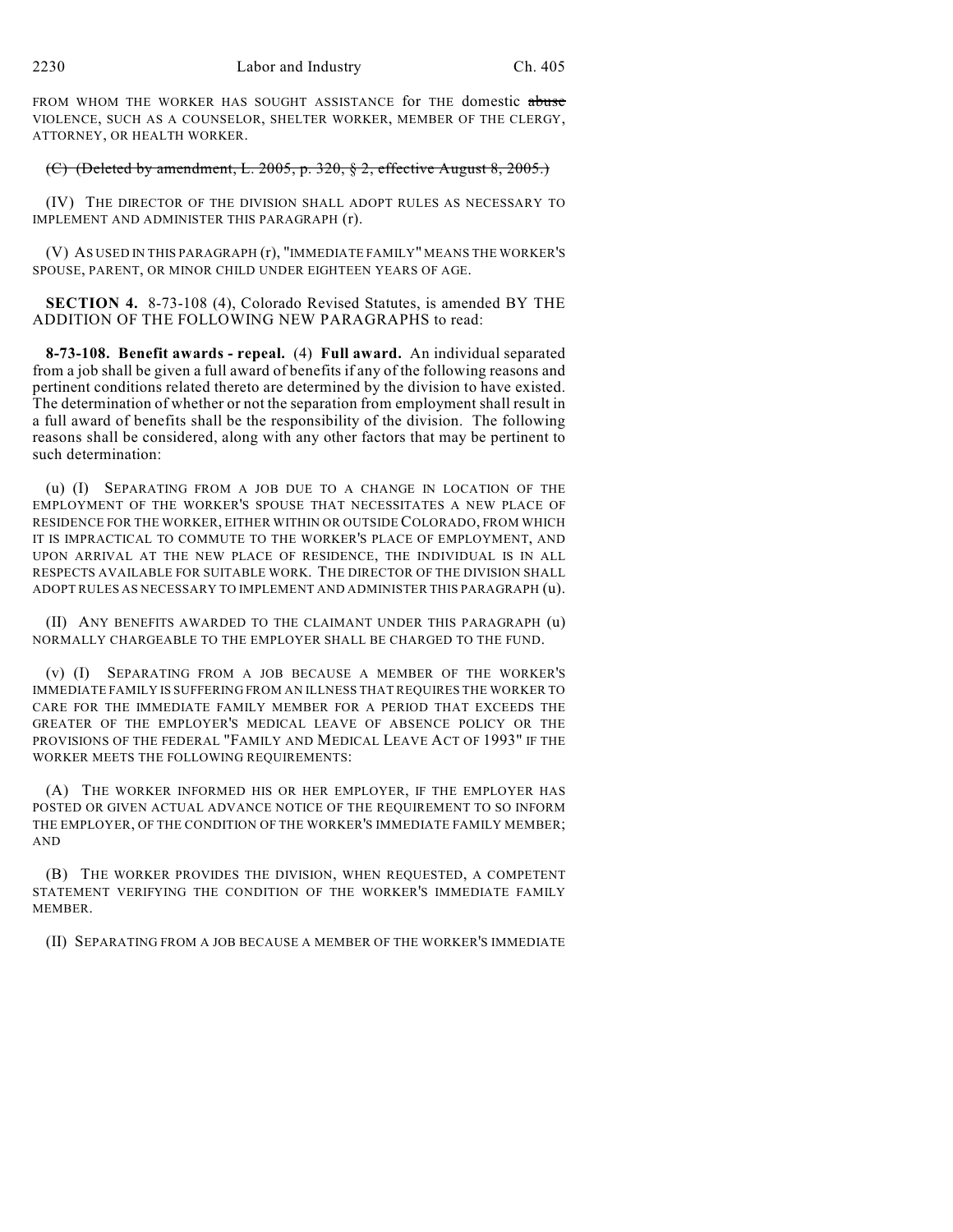### Ch. 405 Labor and Industry 2231

FAMILY IS SUFFERING FROM A DISABILITY THAT REQUIRES THE WORKER TO CARE FOR THE IMMEDIATE FAMILY MEMBER FOR A PERIOD THAT EXCEEDS THE GREATER OF THE EMPLOYER'S MEDICAL LEAVE OF ABSENCE POLICY OR THE PROVISIONS OF THE FEDERAL "FAMILY AND MEDICAL LEAVE ACT OF 1993" IF THE WORKER MEETS THE FOLLOWING REQUIREMENTS:

(A) THE WORKER INFORMED HIS OR HER EMPLOYER, IF THE EMPLOYER HAS POSTED OR GIVEN ACTUAL ADVANCE NOTICE OF THE REQUIREMENT TO SO INFORM THE EMPLOYER, OF THE CONDITION OF THE WORKER'S IMMEDIATE FAMILY MEMBER; AND

(B) THE WORKER PROVIDES THE DIVISION, WHEN REQUESTED, A COMPETENT STATEMENT VERIFYING THE CONDITION OF THE WORKER'S IMMEDIATE FAMILY MEMBER.

(III) THE DIRECTOR OF THE DIVISION SHALL ADOPT RULES AS NECESSARY TO IMPLEMENT AND ADMINISTER THIS PARAGRAPH (v).

(IV) ANY BENEFITS AWARDED TO THE CLAIMANT UNDER THIS PARAGRAPH (v) NORMALLY CHARGEABLE TO THE EMPLOYER SHALL BE CHARGED TO THE FUND, AND ANY SUCH BENEFITS SHALL NOT AFFECT AN EMPLOYER'S PREMIUM.

(V) AS USED IN THIS PARAGRAPH (v):

(A) "DISABILITY" MEANS ALL TYPES OF VERIFIED DISABILITY, INCLUDING, WITHOUT LIMITATION, MENTAL AND PHYSICAL DISABILITIES; PERMANENT AND TEMPORARY DISABILITIES; AND PARTIAL AND TOTAL DISABILITIES.

(B) "ILLNESS" MEANS VERIFIED POOR HEALTH OR SICKNESS.

(C) "IMMEDIATE FAMILY MEMBER" MEANS THE WORKER'S SPOUSE, PARENT, OR MINOR CHILD UNDER EIGHTEEN YEARS OF AGE.

**SECTION 5.** 8-73-108 (5) (e) (IV) and (5) (e) (XXII), Colorado Revised Statutes, are amended to read:

**8-73-108. Benefit awards - repeal.** (5) **Disqualification.** (e) Subject to the maximum reduction consistent with federal law, and insofar as consistent with interstate agreements, if a separation from employment occurs for any of the following reasons, the employer from whom such separation occurred shall not be charged for benefits which are attributable to such employment and, because any payment of benefits which are attributable to such employment out of the fund as defined in section 8-70-103 (13) shall be deemed to have an adverse effect on such employer's account in such fund, no payment of such benefits shall be made from such fund:

(IV) Quitting to move to another area as a matter of personal preference,  $\sigma$ r to maintain contiguity with another person or persons, unless such move was for health reasons or pursuant to the OTHER provisions of paragraph  $(f)$  of subsection (4) of this section;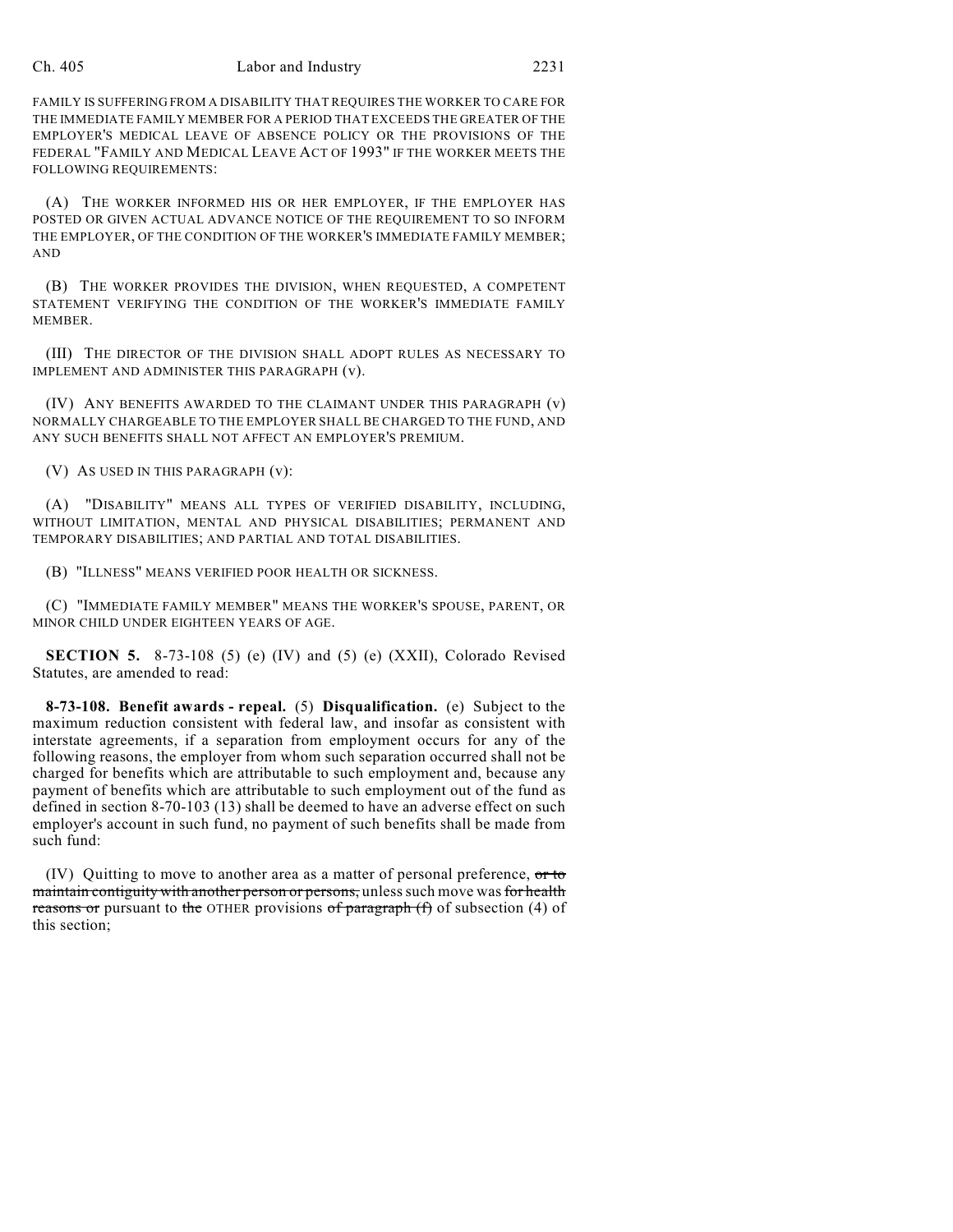(XXII) Quitting under conditions involving personal reasons, that do not, under other provisions of this section, provide for an award of benefits, including compelling personal reasons UNLESS THE PERSONAL REASONS WERE COMPELLING PURSUANT TO OTHER PROVISIONS OF SUBSECTION (4) OF THIS SECTION;

**SECTION 6.** Article 73 of title 8, Colorado Revised Statutes, is amended BY THE ADDITION OF A NEW SECTION to read:

**8-73-114. Enhanced unemployment insurance compensation benefits eligibility - approved training programs - amount of benefits - outreach repeal.** (1) ENHANCED UNEMPLOYMENT INSURANCE COMPENSATION BENEFITS ARE AVAILABLE FOR AN UNEMPLOYMENT INSURANCE CLAIMANT ON A REGULAR STATE UNEMPLOYMENT CLAIM WHO IS ENROLLED IN AND MAKING SATISFACTORY PROGRESS, AS CERTIFIED BY THE TRAINING PROGRAM PROVIDER, IN AN APPROVED TRAINING PROGRAM.

(2) AN APPROVED TRAINING PROGRAM SHALL PREPARE THE ELIGIBLE UNEMPLOYMENT INSURANCE CLAIMANT FOR ENTRY INTO A HIGH-DEMAND OCCUPATION, AN OCCUPATION THAT LEADS TO STABLE, LONG-TERM EMPLOYMENT, OR AN OCCUPATION IN THE RENEWABLE ENERGY INDUSTRY. THE DIRECTOR OF THE DIVISION SHALL IDENTIFY SUCH OCCUPATIONS BASED UPON THE RECOMMENDATIONS OF LOCAL WORK FORCE INVESTMENT BOARDS, WORKING WITH THE SECTION OF THE DIVISION RESPONSIBLE FOR LABOR MARKET INFORMATION.

(3) (a) ENHANCED UNEMPLOYMENT INSURANCE COMPENSATION BENEFITS SHALL BE PAYABLE TO AN ELIGIBLE UNEMPLOYMENT INSURANCE CLAIMANT WHO SATISFIES THE REQUIREMENTS OF SUBSECTION (1) OF THIS SECTION AS FOLLOWS:

(I) THE TOTAL ENHANCED UNEMPLOYMENT INSURANCE COMPENSATION BENEFIT AMOUNT SHALL BE EQUAL TO TWENTY WEEKS OF BENEFITS ON THE REGULAR CLAIM OR FORTY PERCENT OF THE MAXIMUM BENEFIT AMOUNT ON THE REGULAR CLAIM, WHICHEVER IS LESS.

(II) THE ENHANCED UNEMPLOYMENT INSURANCE COMPENSATION BENEFIT SHALL BE PAID WEEKLY, IN ADDITION TO THE REGULAR WEEKLY BENEFIT AMOUNT, PAYABLE IN INCREMENTS EQUAL TO FIFTY PERCENT OF THE REGULAR WEEKLY BENEFIT AMOUNT, ROUNDED DOWN TO THE NEAREST WHOLE DOLLAR.

(b) ENHANCED UNEMPLOYMENT INSURANCE COMPENSATION BENEFITS SHALL NOT BE PAID PURSUANT TO THIS SECTION AFTER JUNE 30, 2012.

(4) (a) THE DIRECTOR OF THE DIVISION SHALL ADOPT RULES IN ACCORDANCE WITH ARTICLE 4 OF TITLE 24, C.R.S., THAT THE DIRECTOR DEEMS NECESSARY FOR THE PROPER ADMINISTRATION, IMPLEMENTATION, AND ENFORCEMENT OF FEDERAL LAW AND THIS SECTION.

(b) THE DIVISION SHALL DEVELOP AND IMPROVE OUTREACH EFFORTS TO UNEMPLOYED WORKERS, AND PARTICULARLY TRADITIONALLY UNDERSERVED POPULATIONS, TO INFORM THEM OF THE AVAILABILITY OF ENHANCED UNEMPLOYMENT INSURANCE COMPENSATION BENEFITS UNDER THIS SECTION. SUBJECT TO APPROPRIATION BY THE GENERAL ASSEMBLY PURSUANT TO SECTION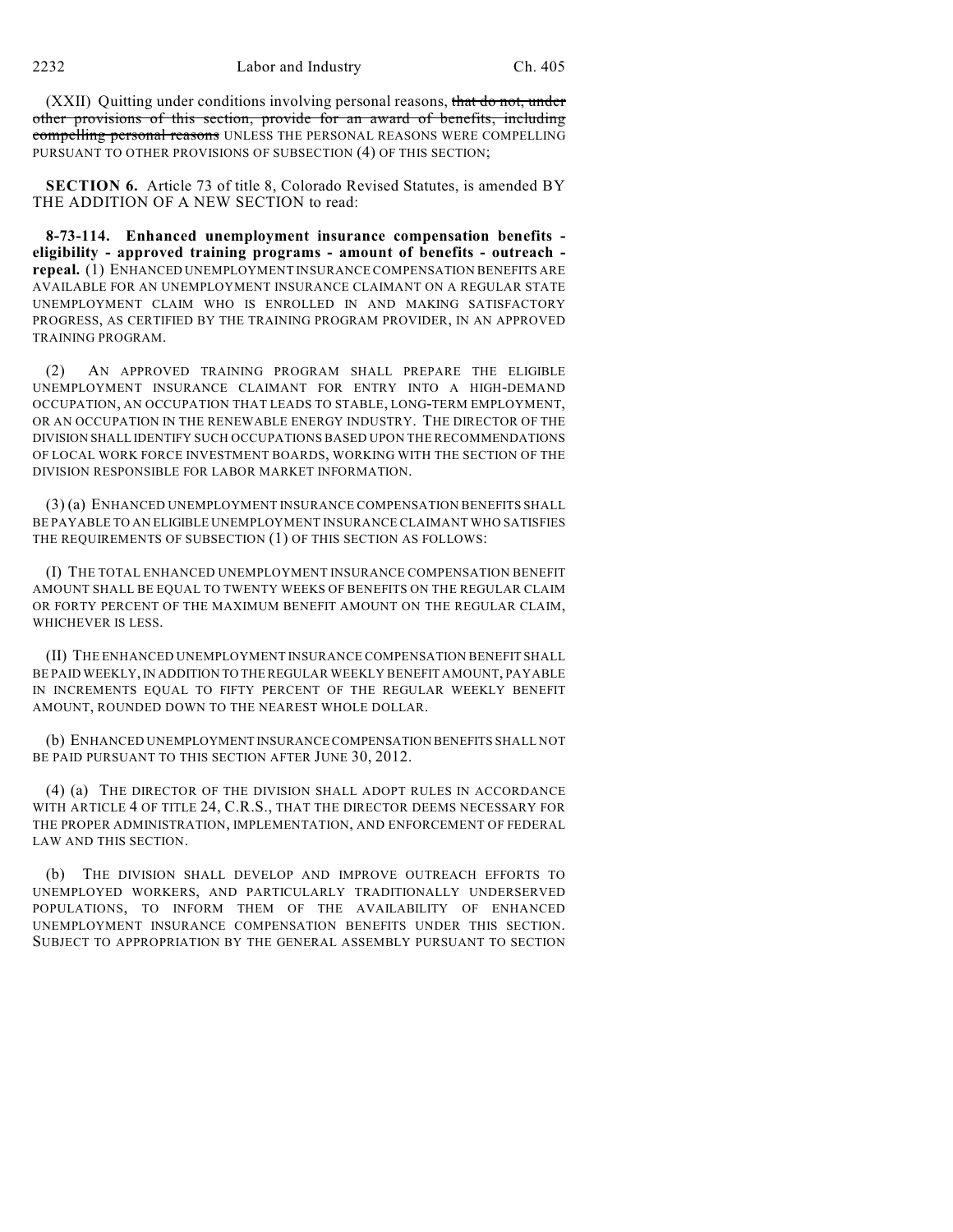8-77-107, THE DIVISION IS AUTHORIZED TO EXPEND UP TO FIVE HUNDRED THOUSAND DOLLARS IN THE FEDERAL UNEMPLOYMENT TRUST FUND RECEIVED PURSUANT TO THE FEDERAL "AMERICAN RECOVERY AND REINVESTMENT ACT OF 2009" AND SECTION 903(g) OF THE FEDERAL "SOCIAL SECURITY ACT" TO COVER ITS ADMINISTRATIVE COSTS RELATED TO ITS OUTREACH EFFORTS.

(5) THE DIVISION IS AUTHORIZED TO PAY ENHANCED UNEMPLOYMENT INSURANCE COMPENSATION BENEFITS PURSUANT TO THIS SECTION BUT MAY NOT OBLIGATE EXPENDITURES BEYOND THE LIMITS SPECIFIED IN THIS SECTION OR AS OTHERWISE ESTABLISHED BY THE GENERAL ASSEMBLY. FOR THE 2009-2010, 2010-2011, AND 2011-2012 FISCAL YEARS, THE DIRECTOR OF THE DIVISION MAY OBLIGATE A TOTAL OF FIFTEEN MILLION DOLLARS TO BE EXPENDED OVER THOSE THREE FISCAL YEARS.

(6) BY DECEMBER 31, 2009, AND BY EACH DECEMBER 31 THEREAFTER UNTIL DECEMBER 31, 2011, THE DIVISION SHALL SUBMIT A REPORT TO THE JOINT BUDGET COMMITTEE, THE BUSINESS AFFAIRS AND LABOR COMMITTEE OF THE HOUSE OF REPRESENTATIVES, AND THE BUSINESS, LABOR, AND TECHNOLOGY COMMITTEE OF THE SENATE, OR THEIR SUCCESSOR COMMITTEES, REGARDING THE STATUS OF THE ENHANCED UNEMPLOYMENT INSURANCE COMPENSATION BENEFITS PROGRAM AND THE RESULTING OUTCOMES. THE REPORT SHALL INCLUDE AT LEAST THE FOLLOWING:

(a) A DEMOGRAPHIC ANALYSIS OF PARTICIPANTS IN THE ENHANCED UNEMPLOYMENT INSURANCE COMPENSATION BENEFITS PROGRAM UNDER THIS SECTION, INCLUDING THE NUMBER OF CLAIMANTS PER NORTH AMERICAN INDUSTRY CLASSIFICATION SYSTEM CODE AND THE GENDER, RACE, AGE, AND GEOGRAPHIC REPRESENTATION OF PARTICIPANTS;

(b) THE DURATION OF THE ENHANCED UNEMPLOYMENT INSURANCE COMPENSATION BENEFITS CLAIMED PER ELIGIBLE UNEMPLOYMENT INSURANCE CLAIMANT;

(c) AN ANALYSIS OF THE TRAINING PROVIDED TO PARTICIPANTS, INCLUDING THE OCCUPATIONAL CATEGORY SUPPORTED BY THE TRAINING, THOSE PARTICIPANTS WHO COMPLETED TRAINING IN RELATIONSHIP TO THOSE THAT DO NOT COMPLETE TRAINING, AND THE REASONS FOR NONCOMPLETION OF APPROVED TRAINING PROGRAMS;

(d) THE EMPLOYMENT AND WAGE HISTORY OF PARTICIPANTS, INCLUDING THE PRE-TRAINING AND POST-TRAINING WAGE AND WHETHER THOSE PARTICIPATING IN TRAINING RETURN TO THEIR PREVIOUS EMPLOYER OR OCCUPATION AFTER TRAINING;

(e) AN IDENTIFICATION AND ANALYSIS OF ADMINISTRATIVE COSTS AT BOTH THE LOCAL AND STATE LEVEL FOR ADMINISTERING THE ENHANCED UNEMPLOYMENT INSURANCE COMPENSATION BENEFITS PROGRAM.

(7) ANY ENHANCED UNEMPLOYMENT INSURANCE COMPENSATION BENEFITS AWARDED PURSUANT TO THIS SECTION TO AN ELIGIBLE UNEMPLOYMENT INSURANCE CLAIMANT THAT ARE NORMALLY CHARGEABLE TO THE EMPLOYER SHALL BE CHARGED TO THE FUND.

(8) AS USED IN THIS SECTION: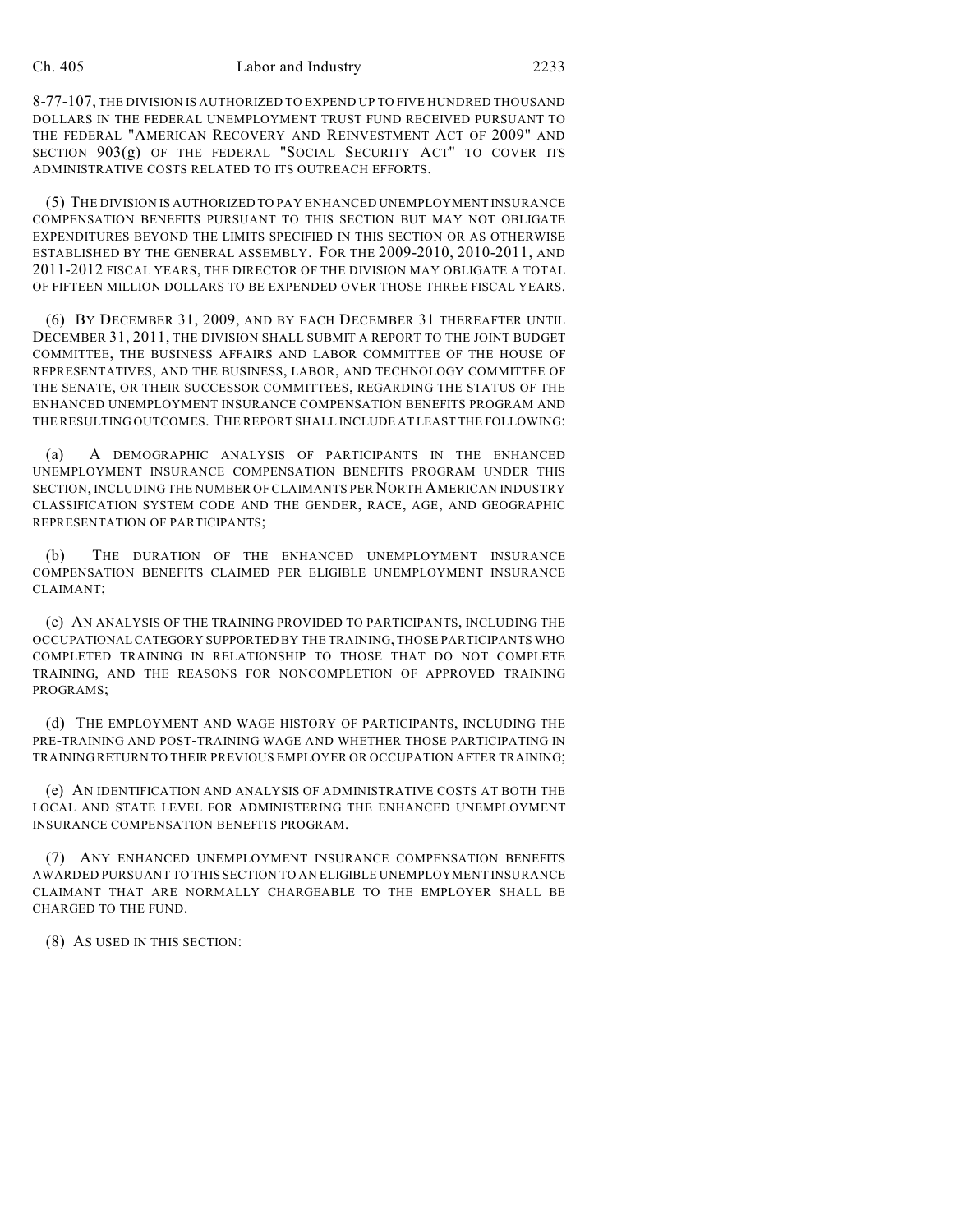(a) (I) "APPROVED TRAINING PROGRAM" MEANS A VOCATIONAL TRAINING OR REGISTERED APPRENTICESHIP PROGRAM APPROVED BY THE DIRECTOR OF THE DIVISION THAT:

(A) IS TARGETED TO TRAINING FOR A HIGH-DEMAND OCCUPATION, AN OCCUPATION THAT WOULD BE MORE STABLE AND LONG-TERM FOR THE UNEMPLOYMENT INSURANCE CLAIMANT, OR AN OCCUPATION IN THE RENEWABLE ENERGY INDUSTRY; AND

(B) IS LIKELY TO ENHANCE THE UNEMPLOYMENT INSURANCE CLAIMANT'S MARKETABLE SKILLS AND EARNING POWER.

(II) "APPROVED TRAINING PROGRAM" DOES NOT INCLUDE ANY COURSE OF EDUCATION PRIMARILY INTENDED TO MEET THE REQUIREMENTS OF AN ASSOCIATE, BACCALAUREATE, OR HIGHER DEGREE, UNLESS THE TRAINING MEETS SPECIFIC REQUIREMENTS FOR CERTIFICATION, LICENSING, OR SPECIFIC SKILLS NECESSARY FOR THE OCCUPATION.

(b) "ELIGIBLE UNEMPLOYMENT INSURANCE CLAIMANT" MEANS AN UNEMPLOYMENT INSURANCE CLAIMANT ON A REGULAR STATE UNEMPLOYMENT CLAIM WHO IS RECEIVING BENEFITS PURSUANT TO SECTION 8-73-108 AND IS ELIGIBLE FOR ENHANCED UNEMPLOYMENT INSURANCE COMPENSATION BENEFITS PURSUANT TO THIS SECTION.

(c) "ENHANCED UNEMPLOYMENT INSURANCE COMPENSATION BENEFITS" MEANS ADDITIONAL BENEFITS PAID TO AN ELIGIBLE UNEMPLOYMENT INSURANCE CLAIMANT IN ACCORDANCE WITH THIS SECTION.

(d) "TRAINING PROGRAM PROVIDER" MEANS A POSTSECONDARY EDUCATIONAL INSTITUTION, INCLUDING AN INSTITUTION OF HIGHER EDUCATION, A COMMUNITY OR TECHNICAL COLLEGE, AND AN OCCUPATIONAL EDUCATION PROGRAM, PROVIDING A TRAINING PROGRAM APPROVED BY THE DIVISION OR AUTHORIZED UNDER THE FEDERAL "WORKFORCE INVESTMENT ACT OF 1998", 29 U.S.C. SEC. 2801 ET SEQ., AS AMENDED.

(9) THIS SECTION IS REPEALED, EFFECTIVE JULY 1, 2012.

**SECTION 7.** Article 72 of title 8, Colorado Revised Statutes, is amended BY THE ADDITION OF A NEW SECTION to read:

**8-72-113. Annual report - federal stimulus moneys to expand unemployment benefits - repeal.** (1) (a) BY DECEMBER 31, 2009, AND BY EACH DECEMBER 31 THEREAFTER UNTIL FEDERAL STIMULUS MONEYS HAVE BEEN EXHAUSTED, THE DIVISION, IN CONNECTION WITH ITS REPORTING REQUIREMENTS SET FORTH IN SECTION 8-73-114 (6), SHALL REPORT ON THE TOTAL ACCUMULATED FEDERAL STIMULUS MONEYS EXPENDED AS OF DECEMBER 1 OF THE YEAR IN WHICH THE REPORT IS SUBMITTED IN CONNECTION WITH THE EXPANSION OF UNEMPLOYMENT INSURANCE BENEFITS ENACTED BY SENATE BILL 09-247 IN 2009. THE REPORT SHALL DELINEATE THE PORTIONS OF THE FEDERAL STIMULUS MONEYS EXPENDED IN CONNECTION WITH EACH AREA OF EXPANSION OF UNEMPLOYMENT INSURANCE BENEFITS ENACTED PURSUANT TO SENATE BILL 09-247.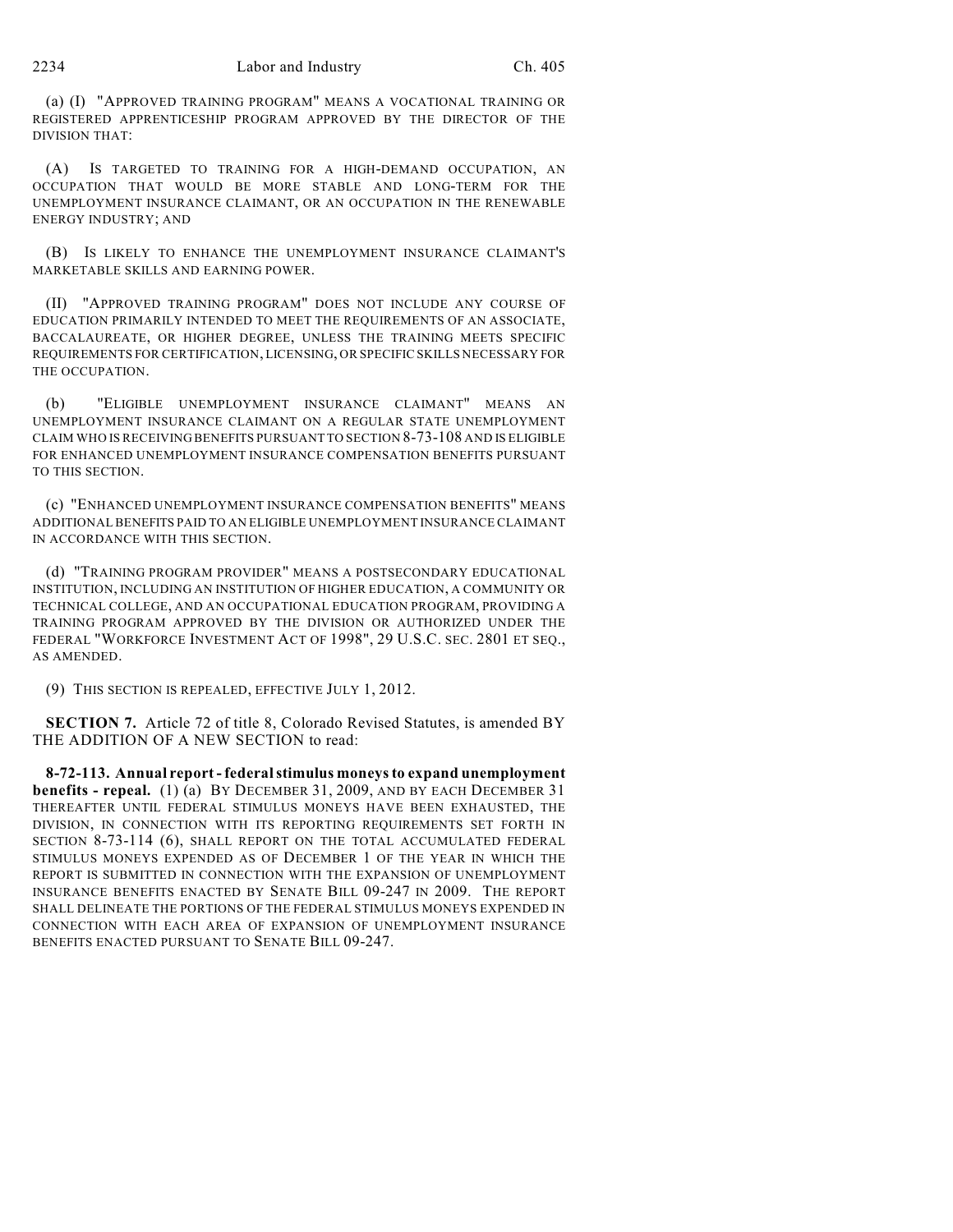#### Ch. 405 Labor and Industry 2235

(b) AS USED IN THIS SECTION, "FEDERAL STIMULUS MONEYS" MEANS UNEMPLOYMENT COMPENSATION MODERNIZATION INCENTIVE PAYMENTS MADE TO THE STATE'S UNEMPLOYMENT TRUST FUND IN ACCORDANCE WITH THE FEDERAL "AMERICAN RECOVERY AND REINVESTMENT ACT OF 2009", PUB.L. 111-5, FOR ENACTING UNEMPLOYMENT COMPENSATION MODERNIZATION AS REQUIRED BY THE FEDERAL ACT.

(2) (a) THIS SECTION IS REPEALED, EFFECTIVE WHEN THE STATE HAS EXHAUSTED ALL OF THE FEDERAL STIMULUS MONEYS PROVIDED TO THE STATE TO FUND THE EXPANSION OF UNEMPLOYMENT INSURANCE BENEFITS ENACTED BY SENATE BILL 09-247 IN 2009.

(b) THE DIRECTOR OF THE DIVISION SHALL NOTIFY THE REVISOR OF STATUTES, IN WRITING, WHEN THE CONDITION SPECIFIED IN PARAGRAPH (a) OF THIS SUBSECTION (2) HAS BEEN SATISFIED.

**SECTION 8.** 8-75-101, Colorado Revised Statutes, is amended BY THE ADDITION OF THE FOLLOWING NEW SUBSECTIONS to read:

**8-75-101. Definitions.** As used in this article, unless the context otherwise requires:

(4.5) "HIGH UNEMPLOYMENT PERIOD" MEANS A PERIOD IN WHICH THE SEASONALLY ADJUSTED TOTAL UNEMPLOYMENT RATE, AS DETERMINED BY THE UNITED STATES SECRETARY OF LABOR, FOR THE MOST RECENT THREE MONTHS FOR WHICH DATA FOR ALL STATES IS PUBLISHED, EQUALS OR EXCEEDS EIGHT PERCENT.

(9.5) "TOTAL UNEMPLOYMENT RATE" OR "TUR" MEANS THE PERCENTAGE DERIVED BY DIVIDING THE NUMBER OF ALL UNEMPLOYED PERSONS IN THE CIVILIAN LABOR FORCE BY THE NUMBER OF INDIVIDUALS COMPRISING THE TOTAL LABOR FORCE, INCLUDING BOTH EMPLOYED AND UNEMPLOYED INDIVIDUALS, AND THEN MULTIPLYING THAT NUMBER BY ONE HUNDRED.

**SECTION 9.** Article 75 of title 8, Colorado Revised Statutes, is amended BY THE ADDITION OF A NEW SECTION to read:

**8-75-108. Total unemployment rate extended benefits.** (1) WITH RESPECT TO WEEKS OF UNEMPLOYMENT BEGINNING ON OR AFTER MARCH 22, 2009, AND ENDING ON DECEMBER 5, 2009, OR FOUR WEEKS BEFORE THE LAST WEEK FOR WHICH FEDERAL SHARING IS AUTHORIZED BY SECTION 2005 (a) OF PUB.L.  $111 - 5$  AND ANY AMENDMENTS THERETO, WHICHEVER IS LATER:

(a) THERE IS AN "ON" INDICATOR FOR A WEEK OF TUR EXTENDED BENEFITS, IN THE AMOUNT DETERMINED PURSUANT TO SECTIONS 8-75-104 AND 8-75-105, IF ALL OF THE FOLLOWING APPLIES:

(I) THE SEASONALLY ADJUSTED TUR, AS DETERMINED BY THE UNITED STATES SECRETARY OF LABOR, FOR THE MOST RECENT THREE MONTHS FOR WHICH DATA FOR ALL STATES IS PUBLISHED, EQUALS OR EXCEEDS SIX AND ONE-HALF PERCENT; AND

(II) THE AVERAGE TUR IN THE STATE EQUALS OR EXCEEDS ONE HUNDRED TEN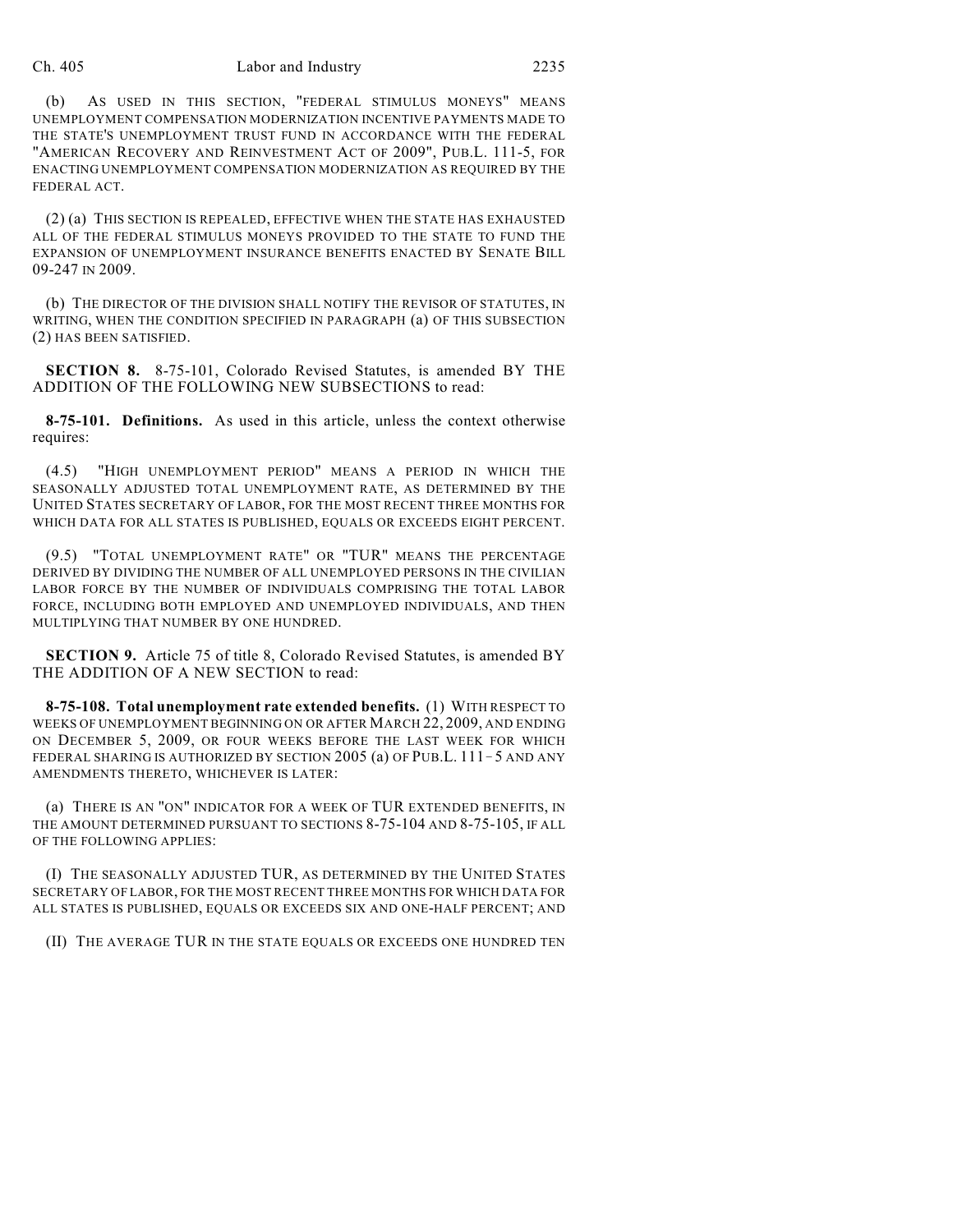PERCENT OF THE TUR FOR EITHER OR BOTH OF THE CORRESPONDING THREE-MONTH PERIODS IN THE TWO PRECEDING CALENDAR YEARS.

(b) THERE IS AN "OFF" INDICATOR FOR WEEKS OF TUR EXTENDED BENEFITS IF ANY OF THE FOLLOWING APPLIES:

(I) THE TUR FALLS BELOW SIX AND ONE-HALF PERCENT; OR

(II) THE REQUIREMENTS DESCRIBED IN SUBPARAGRAPH (II) OF PARAGRAPH (a) OF THIS SUBSECTION (1) ARE NOT SATISFIED.

(2) THE TOTAL AMOUNT OF TUR EXTENDED BENEFITS PAYABLE IN A HIGH UNEMPLOYMENT PERIOD TO AN ELIGIBLE INDIVIDUAL WITH RESPECT TO HIS OR HER APPLICABLE BENEFIT YEAR SHALL BE THE LEAST OF THE FOLLOWING AMOUNTS:

(a) EIGHTY PERCENT OF THE TOTAL AMOUNT OF REGULAR BENEFITS THAT WERE PAYABLE TO THE ELIGIBLE INDIVIDUAL UNDER ARTICLES 70 TO 82 OF THIS TITLE IN THE APPLICABLE BENEFIT YEAR; OR

(b) TWENTY TIMES THE WEEKLY BENEFIT AMOUNT THAT WAS PAYABLE TO THE ELIGIBLE INDIVIDUAL UNDER ARTICLES 70 TO 82 OF THIS TITLE FOR A WEEK OF TOTAL UNEMPLOYMENT IN THE APPLICABLE BENEFIT YEAR.

**SECTION 10. Appropriation.** (1) In addition to any other appropriation, there is hereby appropriated, out of any moneys in the unemployment compensation fund, created in section 8-77-101 (1) (a), Colorado revised statutes, not otherwise appropriated, to the department of labor and employment, for allocation to the division of employment and training, for the fiscal year beginning July 1, 2009, the sum of two hundred thirty-four thousand one hundred ninety-two dollars (\$234,192), or so much thereof as may be necessary, for the implementation of this act.

(2) In addition to any other appropriation, there is hereby appropriated, out of the Colorado unemployment insurance trust fund, created in section 8-77-102 (4), Colorado revised statutes, from moneys distributed in accordance with Section 903 (g) of the federal Social Security Act, not otherwise appropriated, to the department of labor and employment, for allocation to the division of employment and training, for regional workforce center outreach, for the fiscal year beginning July 1, 2009, the sum of five hundred thousand dollars (\$500,000). This amount shall remain available until June 30, 2012.

(3) In addition to any other appropriation, there is hereby appropriated, out of the Colorado unemployment insurance trust fund, created in section 8-77-102 (4), Colorado revised statutes, from moneys distributed in accordance with Section 903 (g) of the federal Social Security Act, not otherwise appropriated, to the department of labor and employment, for allocation to the division of employment and training, for the extended benefits program, for the fiscal year beginning July 1, 2009, the sum of one million fifty-five thousand three hundred ninety-two dollars (\$1,055,392) federal funds, and 6.2 FTE.

**SECTION 11. Effective date.** This act shall take effect July 1, 2009.